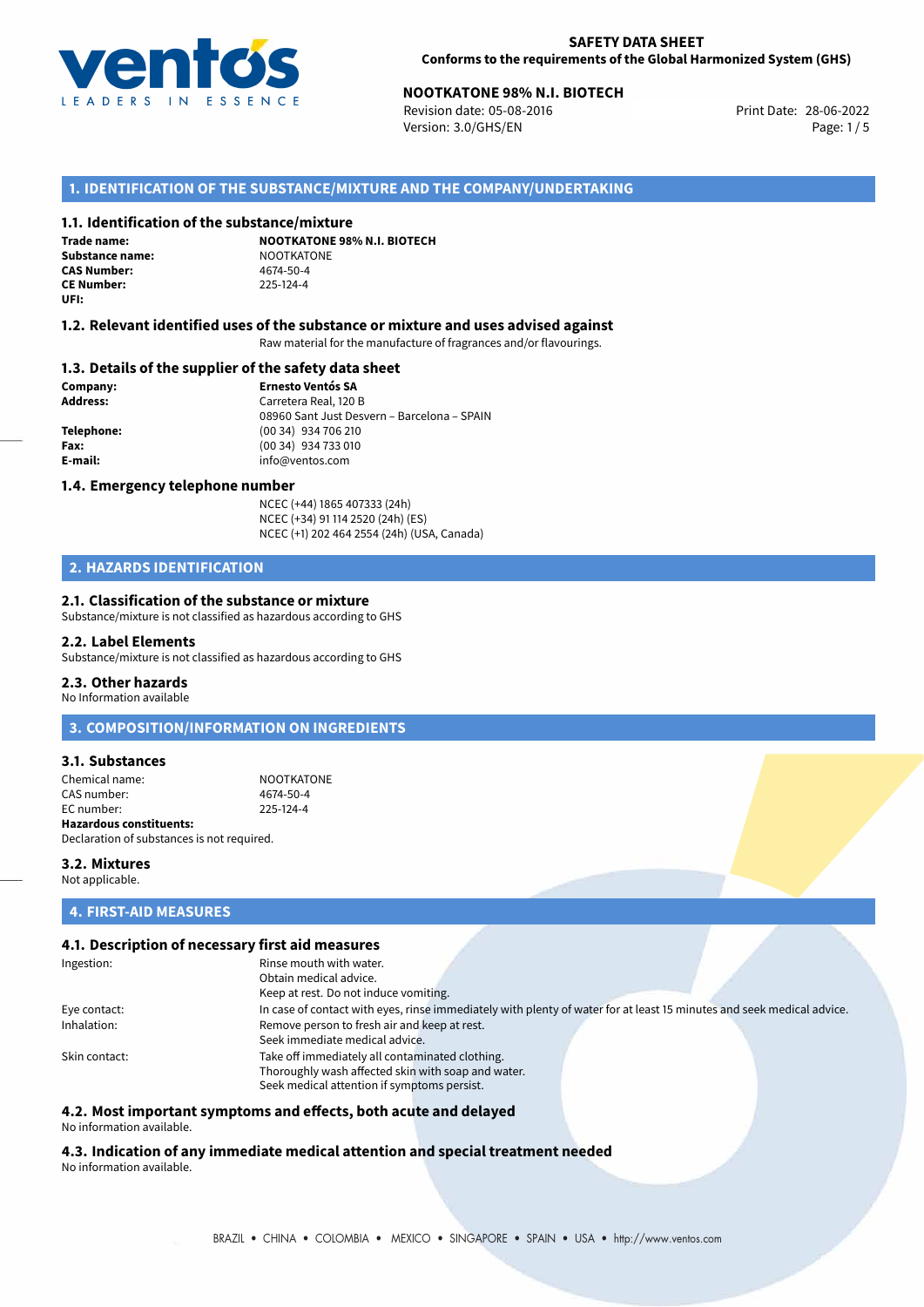

Revision date: 05-08-2016 Version: 3.0/GHS/EN Page: 2 / 5

## **5. FIRE-FIGHTING MEASURES**

### **5.1. Extinguishing Media**

Water spray, carbon dioxide, dry chemical powder or appropriate foam. For safety reasons do not use full water jet.

#### **5.2. Special hazards arising from the substance or mixture**

Known or Anticipated Hazardous Products of Combustion: Emits toxic fumes under fire conditions.

#### **5.3. Advice for firefighters**

High temperatures can lead to high pressures inside closed containers. Avoid inhalation of vapors that are created. Use appropriate respiratory protection. Do not allow spillage of fire to be poured into drains or watercourses. Wear self-contained breathing apparatus and protective clothing.

## **6. ACCIDENTAL RELEASE MEASURES**

#### **6.1. Personal precautions, protective equipment and emergency procedures**

Evacuate surronding areas. Ensure adequate ventilation. Keep unnecessary and unprotected personnel from entering. Do not breathe vapor/spray. Avoid contact with skin and eyes. Information regarding personal protective measures: see section 8.

#### **6.2. Environmental precautions**

To avoid possible contamination of the environment, do not discharge into any drains, surface waters or groundwaters.

#### **6.3. Methods and materials for containment and cleaning up**

Cover with an inert, inorganic, non-combustible absorbent material (e.g. dry-lime, sand, soda ash). Place in covered containers using non-sparking tools and transport outdoors. Avoid open flames or sources of ignition (e.g. pilot lights on gas hot water heater). Ventilate area and wash spill site after material pickup is complete.

#### **6.4. Reference to other sections**

Information regarding exposure controls, personal protection and disposal considerations can be found in sections 8 and 13.

#### **7. HANDLING AND STORAGE**

#### **7.1. Precautions for safe handling**

Do not store or handle this material near food or drinking water. Do not smoke. Avoid contact with the eyes, skin and clothing. Wear protective clothing and use glasses. Observe the rules of safety and hygiene at work. Keep in the original container or an alternative made from a compatible material.

#### **7.2. Conditions for safe storage, including any incompatibilities**

Store in tightly closed and preferably full containers in a cool, dry and ventilated area, protected from light. Keep away from sources of ignition (e.g. hot surfaces, sparks, flame and static discharges). Keep away from incompatible materials (see section 10).

#### **7.3. Specific end use(s)**

No information available.

## **8. EXPOSURE CONTROLS AND PERSONAL PROTECTION**

#### **8.1. Control parameters**

Components with occupational exposure limits: None known.

#### **8.2. Exposure controls**

Measures should be taken to prevent materials from being splashed into the body. Provide adequate ventilation, according to the conditions of use. Use a mechanical exhaust if required.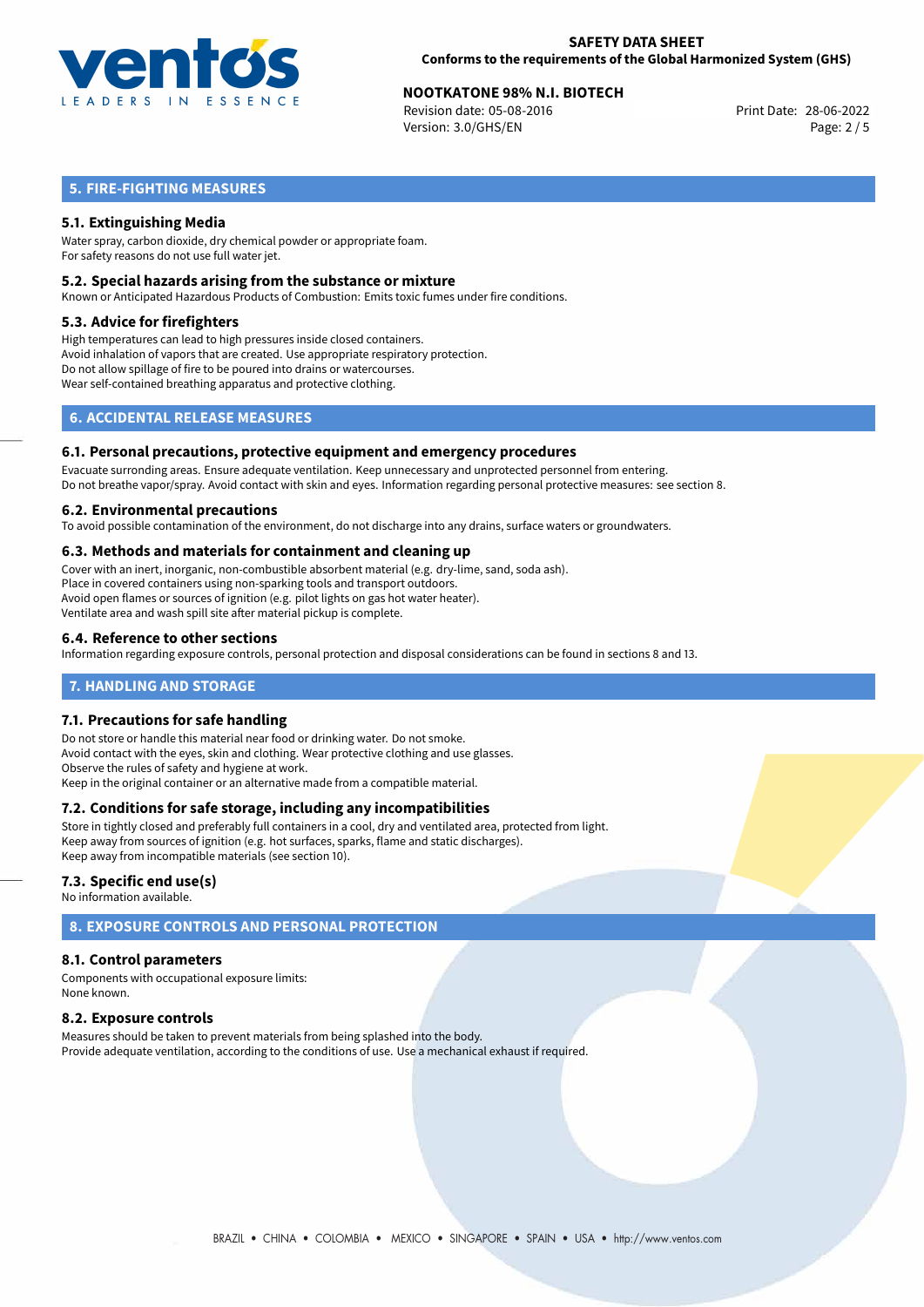

Revision date: 05-08-2016 Version: 3.0/GHS/EN Page: 3 / 5

#### **8.3. Individual protection measures, such as personal protective equipment**

Eye/Face protection: Chemical safety goggles are recommended. Wash contaminated goggles before reuse. Chemical-resistant gloves are recommended. Wash contaminated gloves before reuse. Body protection: Personal protective equipment for the body should be selected based on the task being performed and the risks involved. Respiratory Protection: In case of insufficient ventilation, use suitable respiratory equipment. Environmental exposure controls: Emissions from ventilation or process equipment should be checked to ensure they comply with environmental protection legislation. In some cases, filters or engineering modifications to the process equipment will be necessary to reduce emissions to acceptable levels.

## **9. PHYSICAL AND CHEMICAL PROPERTIES**

#### **9.1. Information on basic physical and chemical properties**

| Appearance:                            | Solid                     |
|----------------------------------------|---------------------------|
| Colour:                                | Conforms to standard      |
| Odour:                                 | Conforms to standard      |
| Odour theshold:                        | Not determined            |
| pH:                                    | Not determined            |
| Melting point/freezing point:          | > 32                      |
| Boling point/boiling range (°C):       | Not determined            |
| Flash point:                           | $110^{\circ}$ C           |
| Evaporation rate:                      | Not determined            |
| Flammability:                          | Not determined            |
| Lower flammability/Explosive limit:    | Not determined            |
| Upper flammability/Explosive limit:    | Not determined            |
| Vapour pressure:                       | Not determined            |
| Vapour Density:                        | $>1$ (AIR = 1)            |
| Density:                               | Not determined            |
| Relative density:                      | Not determined            |
| Water solubility:                      | <b>INSOLUBLE IN WATER</b> |
| Solubility in other solvents:          | <b>SOLUBLE IN ETHANOL</b> |
| Partition coefficient n-octanol/water: | Not determined            |
| Auto-ignition temperature:             | Not determined            |
| Decomposition temperature:             | Not determined            |
| Viscosity, dynamic:                    | Not determined            |
| Viscosity, kinematic:                  | Not determined            |
| Explosive properties:                  | Not determined            |
| Oxidising properties:                  | <b>NONE EXPECTED</b>      |
|                                        |                           |

### **10. STABILITY AND REACTIVITY**

#### **10.1. Reactivity**

No hazardous reactions if stored and handled as prescribed/indicated.

#### **10.2. Chemical stability**

The product is stable if stored and handled as prescribed/indicated.

#### **10.3. Possibility of hazardous reactions**

No hazardous reactions if stored and handled as prescribed/indicated.

#### **10.4. Conditions to Avoid**

Conditions to Avoid: Excessive heat, flame or other ignition sources.

#### **10.5. Incompatible materials**

Avoid contact with strong acids and bases and oxidizing agents.

#### **10.6. Hazardous decomposition products**

During combustion may form carbon monoxide and unidentified organic compounds.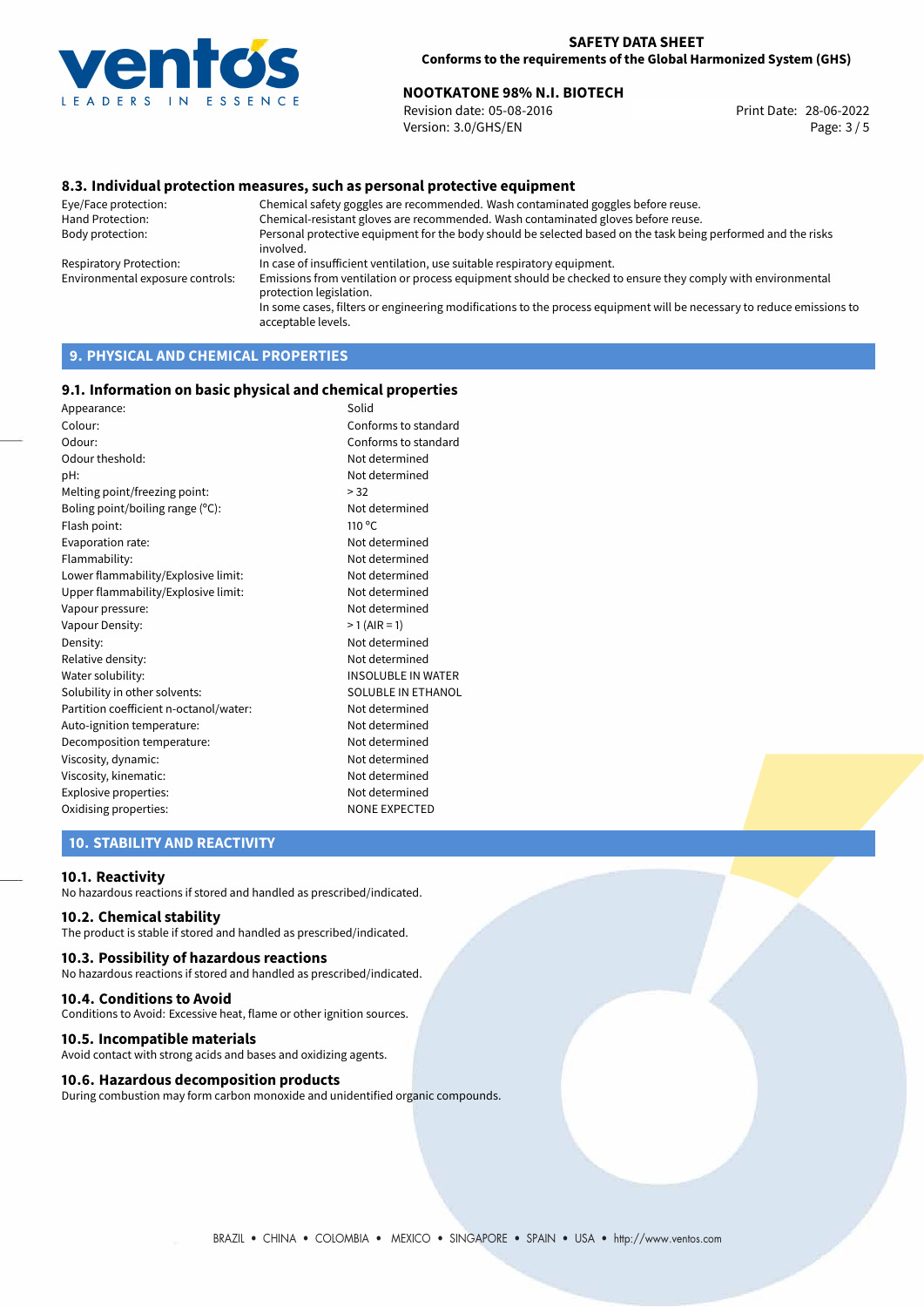

Revision date: 05-08-2016 Version: 3.0/GHS/EN Page: 4 / 5

## **11. TOXICOLOGICAL INFORMATION**

| Based on the data available, the criteria for classification are not met. |
|---------------------------------------------------------------------------|
| Based on the data available, the criteria for classification are not met. |
| Based on the data available, the criteria for classification are not met. |
| Based on the data available, the criteria for classification are not met. |
| Based on the data available, the criteria for classification are not met. |
| Based on the data available, the criteria for classification are not met. |
| Based on the data available, the criteria for classification are not met. |
| Based on the data available, the criteria for classification are not met. |
| Based on the data available, the criteria for classification are not met. |
| Based on the data available, the criteria for classification are not met. |
|                                                                           |

## **12. ECOLOGICAL INFORMATION**

### **12.1. Toxicity**

**Assessment:**

Based on the data available, the criteria for classification are not met. **Experimental/calculated data:** No information available.

## **12.2. Degradability**

No information available.

#### **12.3. Bioaccumulative potential**

No information available.

#### **12.4. Soil mobility**

No information available.

## **12.5. Other adverse effects**

See also sections 6, 7, 13 and 15 Do not allow to get into waste water or waterways.

#### **13. DISPOSAL CONSIDERATIONS**

#### **13.1. Waste treatment methods**

Dispose of in accordance with national and local environmental regulations.

#### **14. TRANSPORT INFORMATION**

|                                  | <b>ADR/RID/ADN</b>                | <b>IMDG</b>                       | <b>IATA-ICAO</b>                  |
|----------------------------------|-----------------------------------|-----------------------------------|-----------------------------------|
| 14.1. UN Number                  | Not classified as hazardous goods | Not classified as hazardous goods | Not classified as hazardous goods |
| 14.2. UN Proper Shipping Name    | Not applicable                    | Not applicable                    | Not applicable                    |
| 14.3. Transport Hazard Class(es) | Not applicable                    | Not applicable                    | Not applicable                    |
| 14.4. Packing Group              | Not applicable                    | Not applicable                    | Not applicable                    |
| 14.5. Environmental hazards      | No                                | <b>No</b>                         | No                                |
| <b>Additional information</b>    |                                   |                                   |                                   |

#### **14.6 Special precautions for user**

None known

#### **14.7. Transport in bulk according to Annex II of MARPOL 73/78 and the IBC Code**

No information available

## **15. REGULATORY INFORMATION**

## **15.1. Safety, health and environmental regulations/legislation specific for the substance or mixture**

No information available

## **16. OTHER INFORMATION**

**Full text of the R-phrases, hazard statements and precautionary statements mentioned in section 3:** Not applicable.